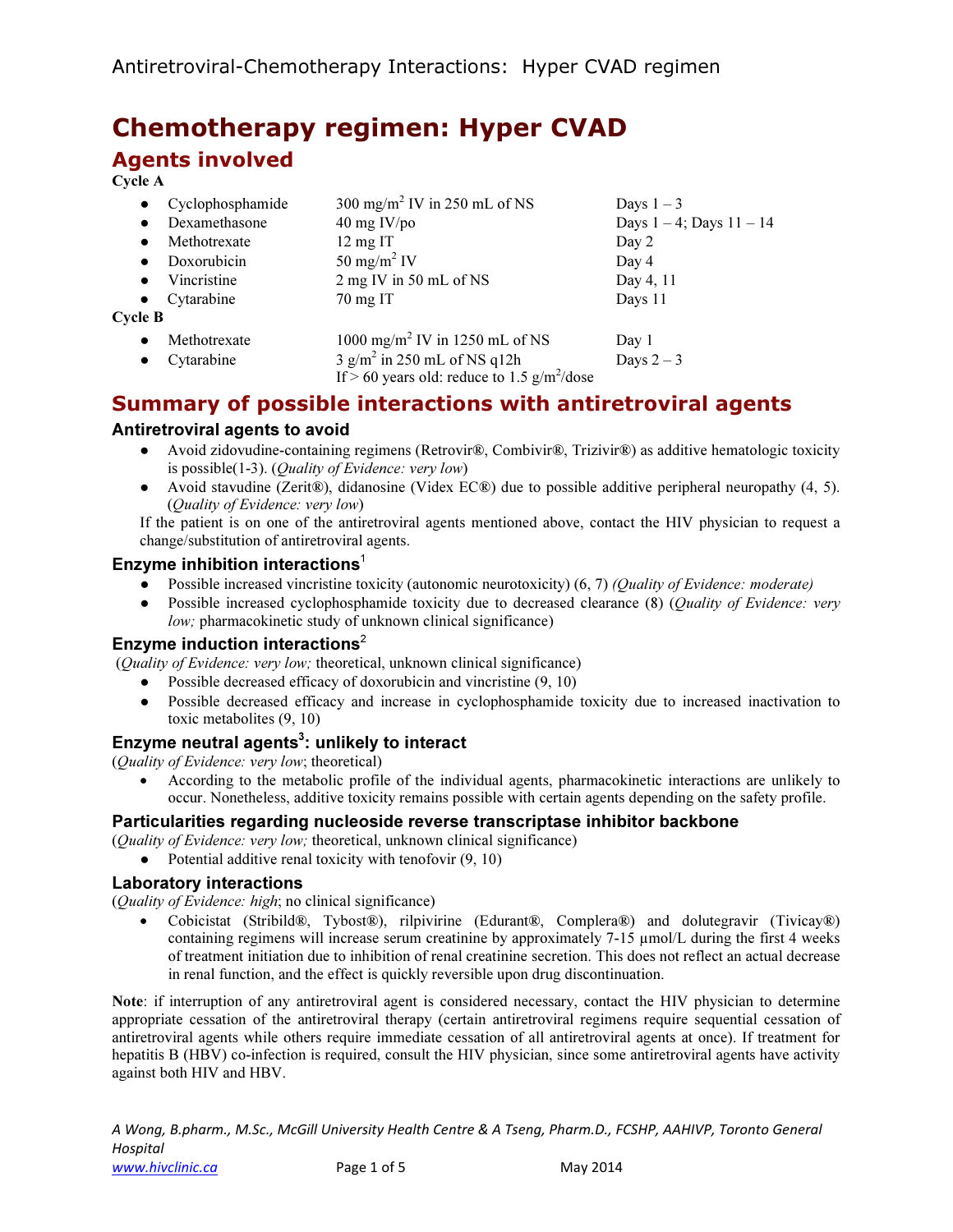# Antiretroviral-Chemotherapy Interactions: Hyper CVAD regimen

### Literature

One study evaluated the use of hyper-CVAD for patients with HIV-associated Burkitt's leukemia/lymphoma. A total of 6/7 (86%) patients receiving a PI based cART achieved complete response and remained alive (median 29 month follow-up). HIV viral load remained undetectable for all adherent patients who received cART. For the 6 patients who did not receive cART during the entire chemotherapy treatment, 1 (17%) patient survived at 33 months follow-up with the use of cART (started after chemotherapy). The authors concluded that hyper-CVAD was highly effective within this context. Although no direct comparisons between patients receiving cART and those not receiving cART were made, they also stated that the use of cART with chemotherapy may be associated with a favorable outcome and that the administration of cART was not associated with any identifiable increase in toxicity. (11)

Data available from other regimens including similar antineoplastic agents are presented below.

# **CHOP**

One study evaluated the clinical impact of co-administration of cART with CHOP (cyclophosphamide 750 mg/m<sup>2</sup>, doxorubicin 50 mg/m<sup>2</sup>, vincristine 1.4 mg/m<sup>2</sup> [max 2 mg], prednisone 100 mg/m<sup>2</sup>) in the context of treatment for non-Hodgkin's lymphoma. In comparison to hyper CVAD, vincristine and cyclophosphamide doses per cycle are lower though doxorubicin dose is the same. They did not observe any difference in response rates, dose intensity or number of cycles of chemotherapy when CHOP was co-administered in 24 patients with a PI based cART (saquinavir, indinavir or ritonavir) in comparison to 80 patients on CHOP alone. They did observe, however, an increased risk of grade 3 or 4 anemia and autonomic neurotoxicity when CHOP was co-administered with a PI based cART in comparison to CHOP alone. No difference was noted in regards to leucopenia, thrombocytopenia, mucositis or nausea. (7) It is important to note, however, that 58% of patients receiving cART had zidovudine in their regimen, likely explaining the increased risk of anemia.

# CDE

Several studies regarding the concomitant use of CDE (cyclophosphamide  $1200 \text{ mg/m}^2$ ; doxorubicin 50 mg/m<sup>2</sup>; etoposide 240 mg/m<sup>2</sup> continuous infusion over 4 days q4weeks) and antiretroviral therapy were available. Cyclophosphamide dose is higher in comparison to hyper CVAD; however doxorubicin dose is the same. One study in 46 patients who received CDE for treatment of AIDS related lymphoma compared those who received a PI based cART to those who received a non-PI based cART. The groups showed similar overall response and survival rates; however, an **increased risk of severe infections (48% vs 25%; p<0.01) and neutropenia** (54% vs 38%; p =0.05) was observed in patients on a PI based cART compared to those on a non-PI based cART(12). Another study in 12 patients showed an increased risk of severe mucositis (67% vs 12%;  $p<0.01$ ) when patients received a saquinavir-based cART in comparison to a historical cohort not on cART(13).

# Pharmacokinetic studies

Two studies evaluated the influence of cART on the pharmacokinetics of doxorubicin 50 mg/m<sup>2</sup> in the context of CHOP for the treatment of non-Hodgkin's lymphoma. One study in 19 patients reported no significant difference in doxorubicin pharmacokinetic parameters when patients used saquinavir, nelfinavir or indinavir in addition to two nucleoside reverse transcriptase inhibitors (14). Another study in 29 patients showed similar clearance rates of doxorubicin when administered with an indinavir-based  $cART (8)$ . The same study evaluated the pharmacokinetics of cyclophosphamide 750 mg/m<sup>2</sup> (lower dose than hyper CVAD) in the context of CHOP showed a decrease of cyclophosphamide clearance from 70 mL/min/m<sup>2</sup> to 41-46 mL/min/m<sup>2</sup> when administered with an indinavir-based cART. This however, did not translate into excessive toxicity. (8) Considering the higher dose used in hyper CVAD, closely monitor for increased cyclophosphamide toxicity.

A Wong, B.pharm., M.Sc., McGill University Health Centre & A Tseng, Pharm.D., FCSHP, AAHIVP, Toronto General Hospital www.hivclinic.ca **Page 2 of 5** May 2014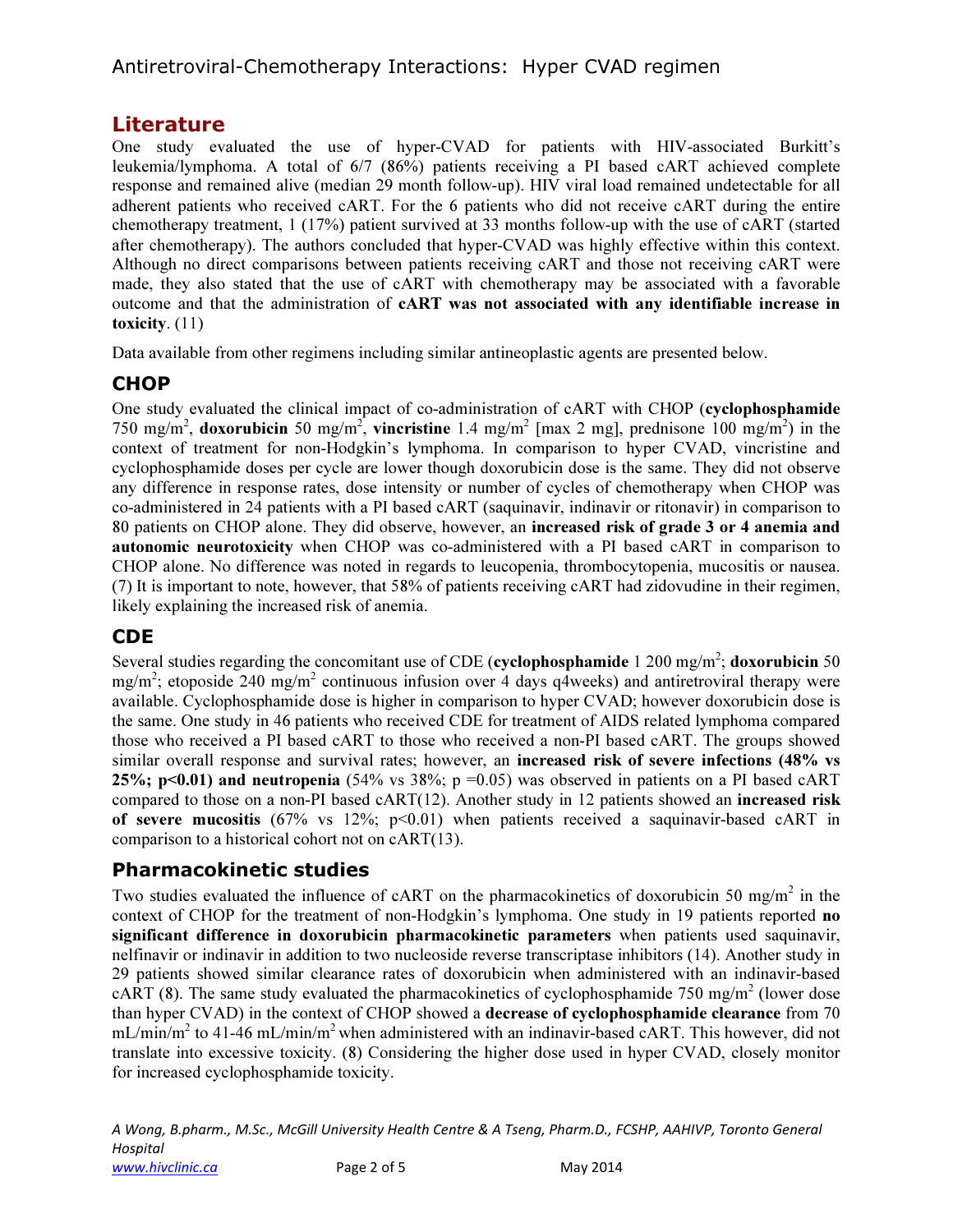# Case report

One case report described increased vincristine toxicity in the context of co-administration of CODOX-M (vincristine 4 mg IV, doxorubicin 40 mg/m<sup>2</sup> IV, cyclophosphamide 1600 mg/m<sup>2</sup> IV, cytarabine 140 mg IT, methotrexate 6720 mg/m<sup>2</sup> IV and methotrexate 15 mg IT per cycle) and <u>lopinavir/ritonavir</u>. The patient received one cycle of CODOX-M (vincristine 2 mg on D1 and D8) for treatment of Burkitt's lymphoma while on lopinavir/ritonavir based cART. Administered vincristine dose is identical to that administered with hyper CVAD. On Day 12, the patient developed paralytic ileus which lasted for 10 days. Two weeks after recovery, IVAC (ifosfamide 7.5  $g/m^2$ ; etoposide 300 mg/m<sup>2</sup>; cytarabine 8  $g/m^2$ ) was administered with no complications though cytarabine dose is lower than that used in cycle 2 of hyper CVAD. Two months after the first cycle, the patient was given CODOX-M; however, the vincristine component was changed to etoposide. This regimen was well tolerated and included similar doxorubicin dose and IT methotrexate dose; higher IV methotrexate, IV cyclophosphamide and IT cytarabine doses compared to hyper CVAD. (6)

Two cases described good tolerability of dose-adjusted EPOCH (etoposide 200 mg/m<sup>2</sup>, vincristine 1.6 mg/m<sup>2</sup>, cyclophosphamide 748 mg/m<sup>2</sup>, doxorubicin 40 mg/m<sup>2</sup> continuous infusion over 4 days, prednisone 60 mg/m<sup>2</sup> daily for 5 days) when administered with <u>lopinavir/ritonavir</u> for treatment of anaplastic large-cell lymphoma. Compared to hyper-CVAD, doxorubicin and cyclophosphamide doses are similar though the administered vincristine dose per cycle is lower. (15)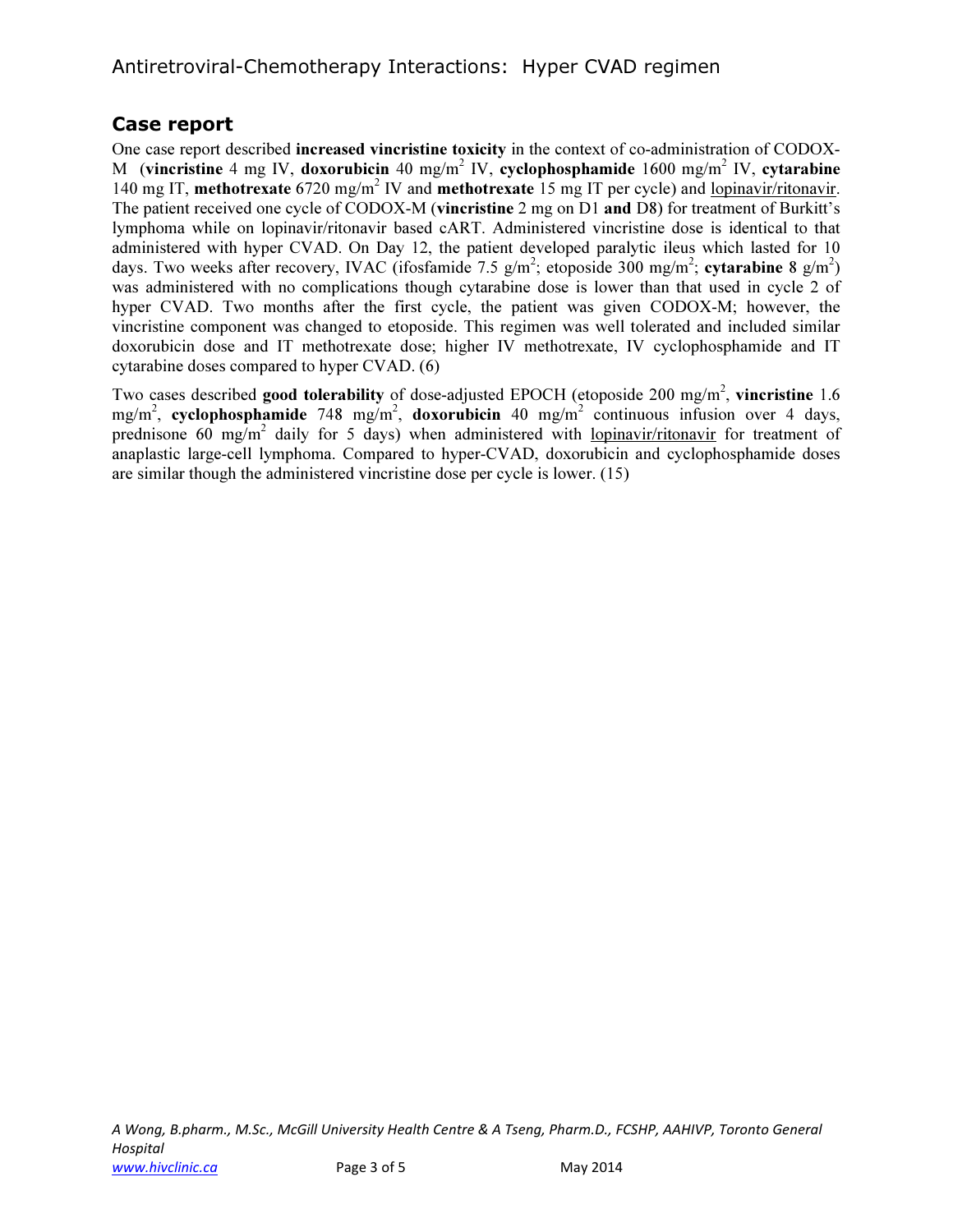| Chemotherapy<br>agent | Metabolism(9, 10)                                                                                                                                                                                                                                                                                                               | Possible interaction(9, 10)                                                                                                                                                                                                                                                                                                                                                                                                                                     | <b>Clinical evidence</b>                                                                                                                                                                             |
|-----------------------|---------------------------------------------------------------------------------------------------------------------------------------------------------------------------------------------------------------------------------------------------------------------------------------------------------------------------------|-----------------------------------------------------------------------------------------------------------------------------------------------------------------------------------------------------------------------------------------------------------------------------------------------------------------------------------------------------------------------------------------------------------------------------------------------------------------|------------------------------------------------------------------------------------------------------------------------------------------------------------------------------------------------------|
| <b>Vincristine</b>    | CYP <sub>3A4</sub>                                                                                                                                                                                                                                                                                                              | Possibility of increased levels leading to increased<br>toxicity (peripheral neuropathy, myelosuppression) with neurotoxicity when administered with a PI<br>CYP 3A4 inhibitors.<br>Possibility of decreased levels with 3A4 inducers.                                                                                                                                                                                                                          | Possible increased risk of autonomic<br>based regimen. $(6, 7)$<br>Good tolerability in 2 cases with<br>lopinavir/ritonavir and DA-EPOCH for<br>treatment of anaplastic large-cell<br>lymphoma. (15) |
| Doxorubicin           | Aldoketoreductase and NADPH-<br>dependent cytochrome reductase.<br>metabolites) conjugated to a sulfate or<br>glucuronide metabolite. Enzymes of<br>cytochrome P450 involved in free<br>radical generation in vitro; substrate of<br>PgP which may influence intracellular<br>concentrations; clinical significance<br>unknown. | Enzyme inhibitors may decrease reduction to free<br>radicals via inhibition of cytochrome P450 which may<br>Resulting aglycone derivatives (inactive decrease both antineoplastic and cytotoxic properties;<br>however, they may also increase intracellular<br>accumulation of doxorubicin via inhibition of PgP,<br>which may enhance cytotoxic effects and/or systemic<br>toxicity.<br>Enzyme inducers may do the opposite.                                  | No change. Doxorubicin<br>pharmacokinetics (context of CHOP) not<br>affected by PI administration.(8, 14)                                                                                            |
|                       | Cyclophosphamide Transformation to active metabolite:<br>CYP2B6, 2C19<br>Transformation to inactive and possibly<br>toxic metabolites: CYP 3A4                                                                                                                                                                                  | Ritonavir, nelfinavir, efavirenz and nevirapine may<br>increase the amount of active metabolites formed by<br>induction of CYP 2B6 leading to increased efficacy and inhibitors. No excess toxicity observed.(8)<br>toxicity of cyclophosphamide.<br>Inhibition of 3A4 may increase drug availability for<br>hydroxylation route thereby leading to increased<br>efficacy and toxicity of cyclophosphamide.<br>Induction of CYP 3A4 may increase neurotoxicity. | Decreased clearance of cyclophosphamide<br>when administered with protease-                                                                                                                          |
| Cytarabine            | Transformation to active metabolite by<br>cytidine deaminase in the liver                                                                                                                                                                                                                                                       | Potential additive toxicity with other agents such as<br>tenofovir (renal toxicity).                                                                                                                                                                                                                                                                                                                                                                            | No cytarabine toxicity reported in one case<br>where CODOX-M/IVAC was<br>administered with lopinavir/ritonavir for<br>treatment of Burkitt's lymphoma (6)                                            |
| Methotrexate          | Almost all drug is excreted unchanged<br>in urine.                                                                                                                                                                                                                                                                              | Increased monitoring of renal function with<br>concomitant tenofovir administration.                                                                                                                                                                                                                                                                                                                                                                            | No methotrexate toxicity reported in one<br>case where CODOX-M/IVAC was<br>administered with lopinavir/ritonavir for<br>treatment of Burkitt's lymphoma. (6)                                         |

# Metabolism of chemotherapy agents

Please consult http://hivclinic.ca/main/drugs\_interact.html for more updated information